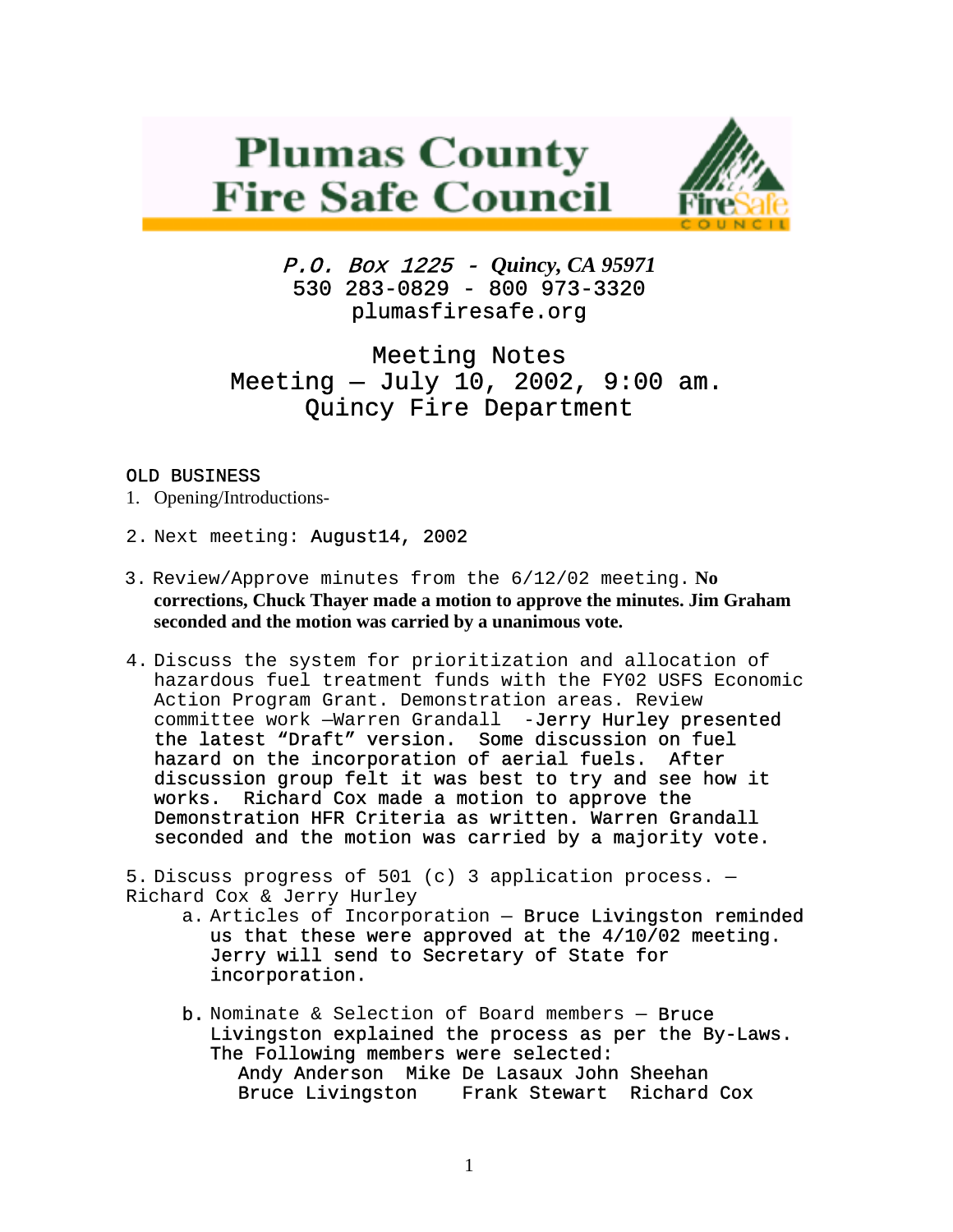David Hawks Chuck Thayer Jim Graham FS Rep to be named

**Richard Castaldini made a motion to approve the newly nominated Board. Richard Cox seconded and the motion was carried by a majority vote.**

- c. Next Step **Articles of Incorporation to be sent to** Secretary of State for incorporation. Application for non-profit status needs to occur after Incorporation. New Board of Directors to meet at 8:00 AM on 8/14/02, before the regular meeting.
- 6. Status update of the two active and newly approved Grants. See "Grant Summary" table for further information
	- A. FY01 USFS NFP Economic Action Grant —Consultation & Education-Hurley — Community participation remains slow on consultations. Meadow Valley has the highest. QVFD did a door hanging drill on 7/2/02. Jerry & Warren to meet with Bucks Lake homeowners at their annual meeting on 7/13/02. GPS has started by the liaisons. Jerry to complete the quarterly report this month. He & Mike will meet with steering committee or Chiefs of participating communities to discuss opportunities to increase participation.
	- B. FY01 BLM NFP Grant Fire Safe Council Coordination Jerry Hurley Progress continues. Council Participation seems to be on the increase. A number of articles have been in the newspaper highlighting Council activities and announcing meetings. Also good progress is being made on displays for community events (see # 9 below) and on the development of a web site.
	- C. FY02 USFS NPF EAP 125 acres Hazardous Fuels Treatment— Ross/Sheehan — Leslie informed the members that the FS will be awarding \$55,000 instead of the \$75,000 as requested. She also said most FS monies except for HFR are being held back due to the suppression cost of fires this year. The difference was discussed and the application will show a reduction of acres commensurate with reduction of grant monies awarded. Frank Steward also suggested the County Board of Supervisors be contacted to see if they wanted to reduce their in-kind dollar amount to keep it commensurate with their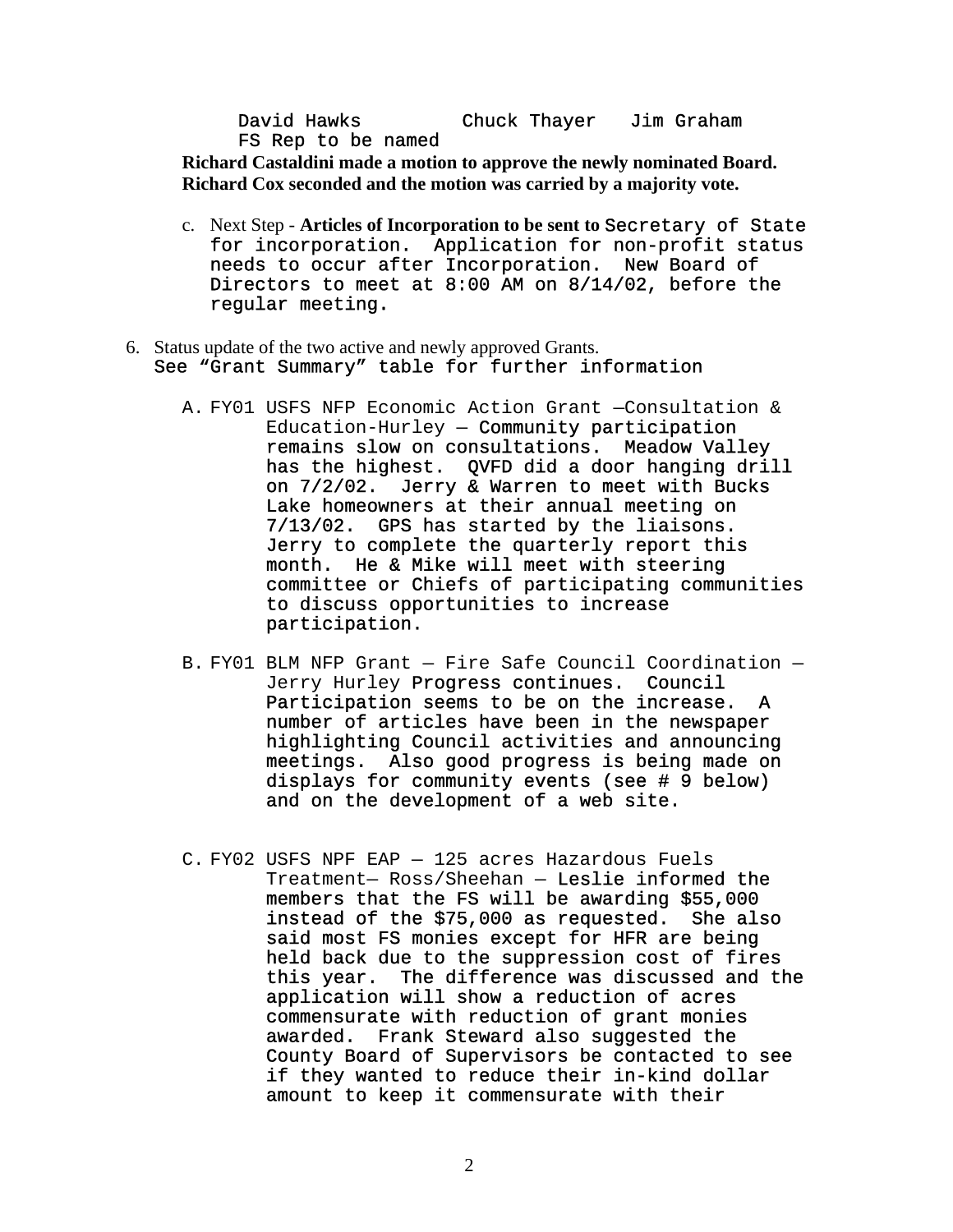pledged percentage. John Sheehan will discuss it with the Board.

**David Hawks made a motion to begin outreaching to the public and close applications on 10/1/02. Richard Cox seconded and the motion was carried by a majority vote after discussion. Jerry will work with Leslie on a press release. Outreach will also include mention of the project during visits by consultants in those communities where they are being performed. PSA's displayed on our website and sending an e-mail to County Fire Chiefs.** 

**A Committee to screen and manage the selection of parcel process is David Hawks, Steve Windward, and Jim Krantz** 

**Frank Stewart also recommended we get a Registered Professional Forester (RPF) on board as soon as possible to assist and get the project moving. John Sheehan will place an add in the local papers and we'll solicit RPF's from a list Frank has. Frank agreed to take the lead on hiring a RPF. Target date is to have interested RPF's apply by 7/30/02, in hopes of making a selection by 8/14/02. John, Mike, Frank & Jerry will work on selecting an RPF. Jim Graham made a motion to hire a RPF by 8/15/02. Jim Krantz seconded and the motion was carried by a majority vote.** 

#### D. CY 02 Title III funds. - John Sheehan

Plumas FSC 02-III-1,(in-kind support to FS EAG) 2 (HFR Strategy & Assessment) & 3 (Countywide GIS) were recommended for funding by the Board of Supervisors. They are currently pending 45-day<br>public comment period. FSC-02 III-4(Programmati public comment period. FSC-02 III-4(Programmatic HFR EIR) was dropped. John will visit the issue of \$30,000 in-kind match for the FS FY02 EAG. Also with BLM funding of the Hazardous Fuel Assessment & Strategy, there doesn't appear to be a need at this time for the Board to fund FSC 02-III-2.

**Discussion on FSC's award of \$90,000 award by Bard of Supervisors to upgrade County GIS information. (FSC 02-III-3). John Sheehan made a motion to have a coordination committee as this project would cross three County department s and being that the Grant was awarded to the Council. Richard Cox seconded and the motion was carried by a majority vote**. **The committee is to be Mike De Lasaux, John Sheehan, Chuck Thayer a representative from the Forest Service, and Plumas County's Assessor's Office, Planning, and Information Technology. Departments**

7. Grant & Funding Applications – Leslie Ross, & Jerry Hurley See "Grant Summary" table for further information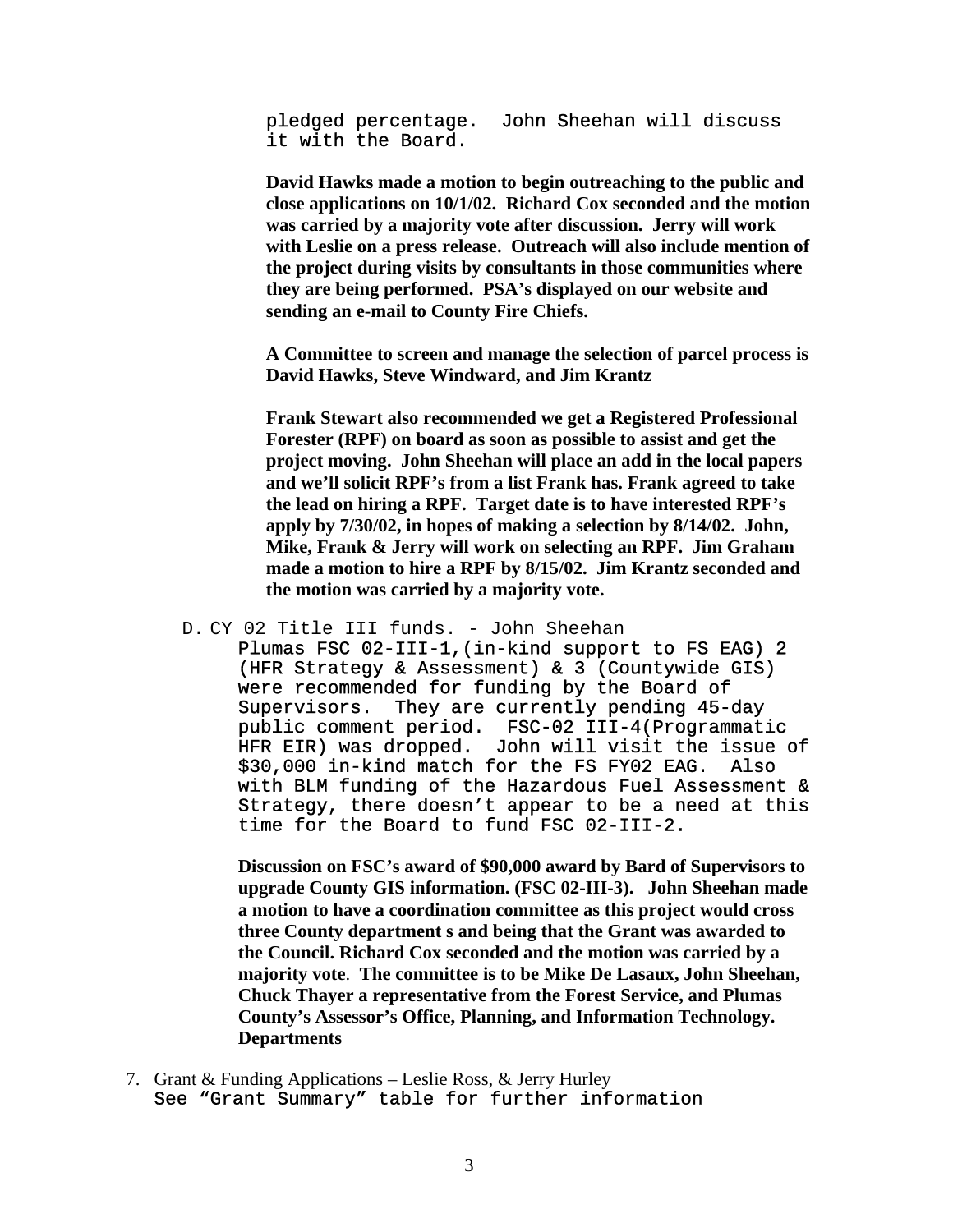- A. FY02 BLM NFP (Sacramento Regional Foundation) Grants (3). — Jerry Hurley Sacramento Regional Foundation notified us we were selected for award of our three grant requests, pending approval of final work plans. Jerry has prepared the final work plans and reviewed them with Mike De Lasaux & John Sheehan. They were submitted that day.
- B. CY 02 RAC Title II funds John Sheehan

FSC 02-RAC-1 (Plumas Eureka HFR) was recommended by the RAC to the Plumas NF Forest Supervisor for approval. Forest Supervisor Madrid requested additional information. John has worked with Mohawk Ranger Station personnel in refining the Project, and Jerry has also spent time on the project. John will make a revised proposal to RAC on 7/22/02. Additionally a homeowners meeting, to discuss the project, is planned to occur on 8/14/02. Plumas FSC 02-RAC-2 (Quincy CSD HFR) was not recommended by the RAC to the Plumas NF Forest Supervisor.

- C. FY02 USFS Additional FY02 HFR Funds Leslie Ross **Plumas County FSC was not selected for award for their \$300,000 HFR Community Assistance project of 733 acres. Greenhorn was successful in their request for treatment of 60 acres of HFR within their community. This project was supported but not sponsored by the FSC.**
- 8. Discuss Plumas County events & display material for events Warren Grandall

a. Display board

Jim Pickering of California State BLM office came to Plumas County to photograph a backdrop picture for the display. Warren has gathered additional photos and is working with Jim to have the project complete for the County Fair. A folding display board is being purchased.

- b. Homeowner Checklist for distribution B/W or Color Color Homeowner Checklists are available for distribution at business and community events.
- 9. Plumas County Fair update. Warren Grandall Volunteers to staff our booth at the Fair, can sign up on our website, or by calling Warren. Shirts will be provided to volunteers who staff the booth. Our booth site is outside under the spruce tree west of the Mineral building. Staffing will occur from about 12-9PM daily and until 6PM on Sunday. George Ozanich offered to help staff